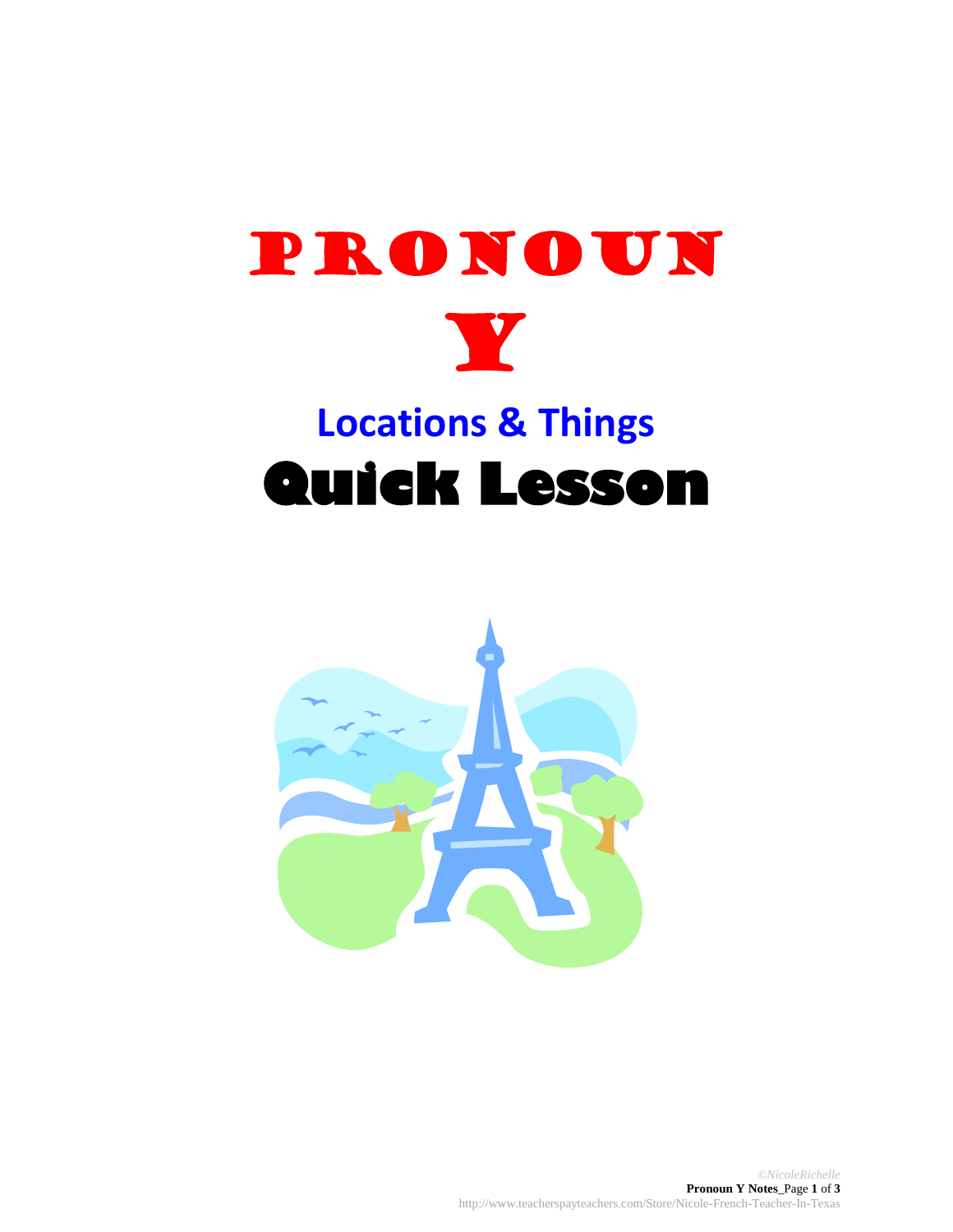|                                                                                                                          | Pronoun Y Notes |  |
|--------------------------------------------------------------------------------------------------------------------------|-----------------|--|
|                                                                                                                          |                 |  |
| Review: Indirect "People" Pronouns (AKA: Indirect Object Pronouns)                                                       |                 |  |
|                                                                                                                          |                 |  |
|                                                                                                                          |                 |  |
|                                                                                                                          |                 |  |
| receive the action.                                                                                                      |                 |  |
|                                                                                                                          |                 |  |
| IPPs are used ONLY with verbs where the action does not happen _______________ to the                                    |                 |  |
|                                                                                                                          |                 |  |
| In order to know when to use IPP or a DOP you have to _______________________ the verbs that are                         |                 |  |
|                                                                                                                          |                 |  |
| $\frac{1}{2}$ and $\frac{1}{2}$ and $\frac{1}{2}$ $\frac{1}{2}$ verbs.                                                   |                 |  |
| Locations with PRONOUN: Y<br>Today we are going to learn about the pronoun _______. Unfortunately, there is not a direct |                 |  |
| English equivalent to this pronoun. This pronoun is used in two different cases (locations $\&$                          |                 |  |
| or any other _______________________ phrase. NOTE: Placement follows the __________ pattern of ALL                       |                 |  |
| pronouns. Let's take a look at some examples in use:                                                                     |                 |  |
| Je vais à Chicago. $\rightarrow$ J'y vais.                                                                               |                 |  |
|                                                                                                                          |                 |  |
|                                                                                                                          |                 |  |
| Il voyage en France. $\rightarrow$ Il y voyage.                                                                          |                 |  |
|                                                                                                                          |                 |  |
|                                                                                                                          |                 |  |
| J'ai passé le weekend chez elle $\rightarrow$ J'y ai passé le weekend.                                                   |                 |  |
|                                                                                                                          |                 |  |
| It can almost be translated as " <u>_______</u> " but in English we often  ______________ this.                          |                 |  |